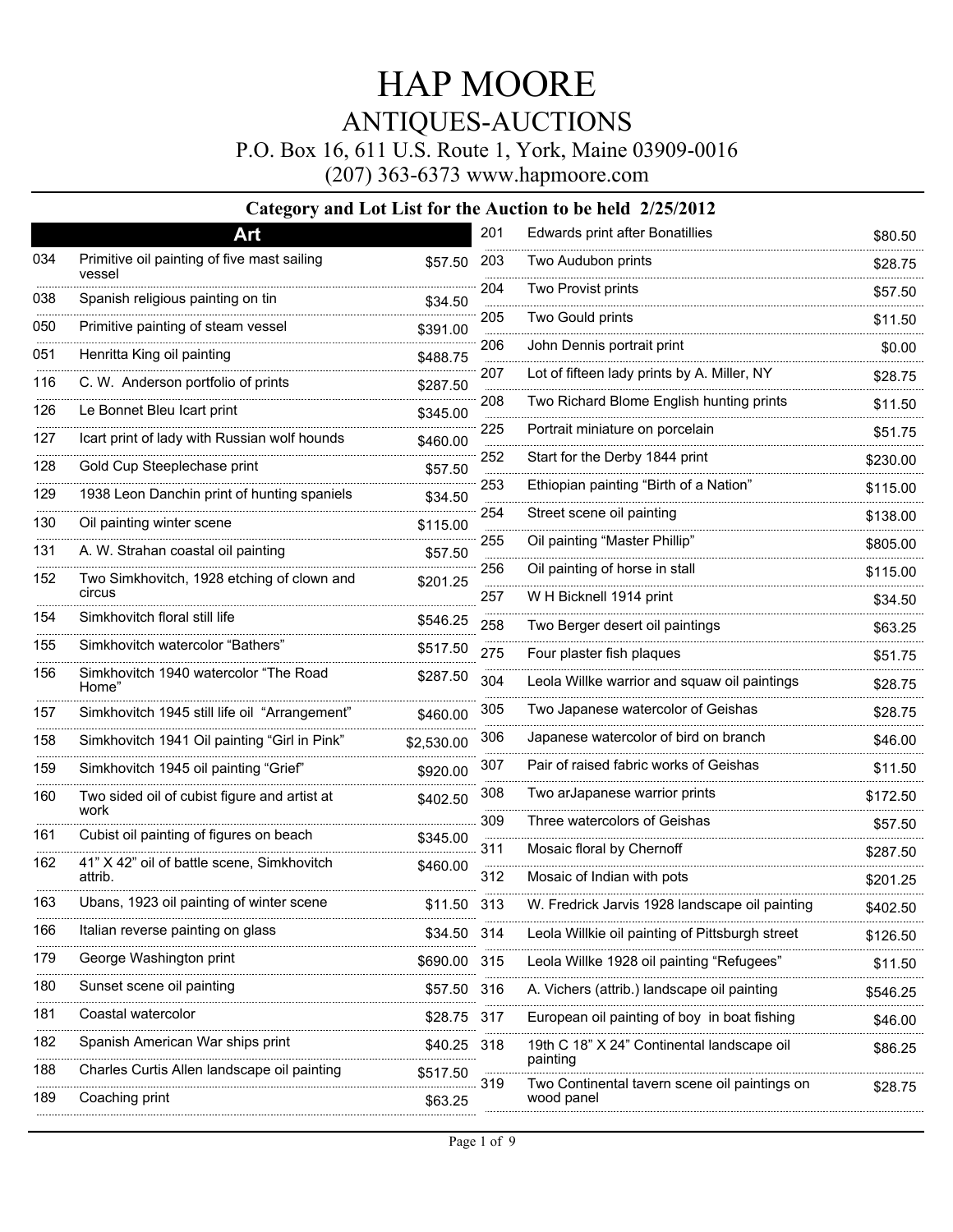P.O. Box 16, 611 U.S. Route 1, York, Maine 03909-0016

(207) 363-6373 www.hapmoore.com

| 320 | Japanese woodblock print of pagoda                                  | \$11.50 392 |          | 13" X 16" Etienne Maxime Vallee (1853 -<br>1953) landscape oil painting with maiden | \$805.00   |
|-----|---------------------------------------------------------------------|-------------|----------|-------------------------------------------------------------------------------------|------------|
| 321 | M. K. signed floral still life oil painting                         | \$11.50     | 445      | Three framed watercolors                                                            | \$63.25    |
| 322 | Leola Willke abstract oil painting with<br>buildings                | \$28.75     | 450      | Portfolio of Agnes Tucker drawings                                                  | \$258.75   |
| 323 | Leola Willke country landscape oil painting                         | \$11.50     | 471      | Miniature on porcelain of Madonna and child                                         | \$120.75   |
| 324 | Leola Willke 30" X 25" landscape oil painting<br>with girl and dog  | \$51.75     | 474      | 29 1/2" X 24" German oil on panel                                                   | \$517.50   |
| 325 | Leola Willke Toledo mill buildings oil painting                     | \$28.75     | 476      | Early frames relief carving of putti                                                | \$172.50   |
| 326 | Leola Willke Aquatic abstract oil painting                          | \$11.50     | $-481$   | 27 1/4" X 21" Abstract oil painting of Joan of<br>Arc                               | \$28.75    |
| 327 | Leola Willke oil painting portrait of "Vipula"                      | \$11.50 492 |          | F. A. Demmler landscape oil painting                                                | \$402.50   |
| 328 | 18th C "Lazarus and the rich man's table" 27"<br>X 35" oil painting | \$3,910.00  |          |                                                                                     |            |
| 331 | Two Japanese bird and floral watercolors on                         | \$28.75     |          | <b>Books</b>                                                                        |            |
|     | silk                                                                |             | 018      | Pickable book lot                                                                   | \$28.75    |
| 333 | Chinese watercolor by Madam Wei Chin<br>Channg                      | \$11.50     | 218      | James Thompson "The Season" fore-edge<br>book                                       | \$241.50   |
| 369 | Lot of framed prints                                                | \$143.75    | 220      | Small lot of books                                                                  | \$28.75    |
| 375 | Misc. artwork by Agnes Tucker                                       | \$126.50    | 276      | La Rome des Borgia and books on<br>Constantinople                                   | \$11.50    |
| 376 | Lot of old hand-painted greeting cards by<br>Agnes Tucker           | \$120.75    | 277      | Voyage Du Levant 1717                                                               | \$316.25   |
| 378 | 22" X 33" Coastal scene oil painting sgd. H.<br>C. Dunbar/Lakeville | \$1,035.00  | 281      | Pickable books                                                                      | \$103.50   |
| 379 | 16" X 24" Fruit still life oil painting by V.<br>Williams           | \$86.25     | 435      | "The Art of Invigorating and Prolonging Life"<br>.1822                              | \$51.75    |
| 380 | 12" X 16" Landscape oil painting                                    | \$63.25     | 491<br>. | Book lot                                                                            | \$241.50   |
| 381 | 15" X 19" Lemon gold frame                                          | \$63.25     | 493      | Book lot                                                                            | \$345.00   |
| 382 | 13 1/2" X 17 1/2" Oil painting of ships at sea                      | \$546.25    | 494<br>. | Portsmouth 1831 Directory                                                           | \$57.50    |
| 383 | 15 1/2" X 23 1/2" Oil painting of fishermen in                      | \$805.00    | 495      | Book lot                                                                            | \$218.50   |
|     | dory                                                                |             | 496      | Book lot                                                                            | \$126.50   |
| 384 | 22 1/2" x 39 1/2" Oil painting of sailing ships in<br>harbor        | \$4,600.00  |          | Books Total                                                                         | \$1,771.00 |
| 385 | Three unframed floral still life oil paintings                      | \$23.00     |          | <b>Buttons</b>                                                                      |            |
| 386 | Two floral oil paintings on panel                                   | \$51.75     | 359      | Lot of buttons                                                                      | \$155.25   |
| 387 | Two still life oil paintings of roses                               | \$63.25     | 431      | Large lot of misc. buttons                                                          | \$356.50   |
| 389 | 18" X 14" still life oil painting of scented                        | \$51.75     | 432      | Jacksonian button depicting fire pumper                                             | \$126.50   |
|     | geranium                                                            |             | 484      | Lot of buttons                                                                      | \$28.75    |
| 390 | 24" X 18" still life oil painting of lillies                        | \$51.75     |          | Buttons Total.                                                                      | .\$667.00  |
| 391 | 15" X 12" still life oil painting of daffodils                      | \$86.25     |          | <b>China</b>                                                                        |            |
|     |                                                                     |             | 002      | Capodimonte urn                                                                     | \$161.00   |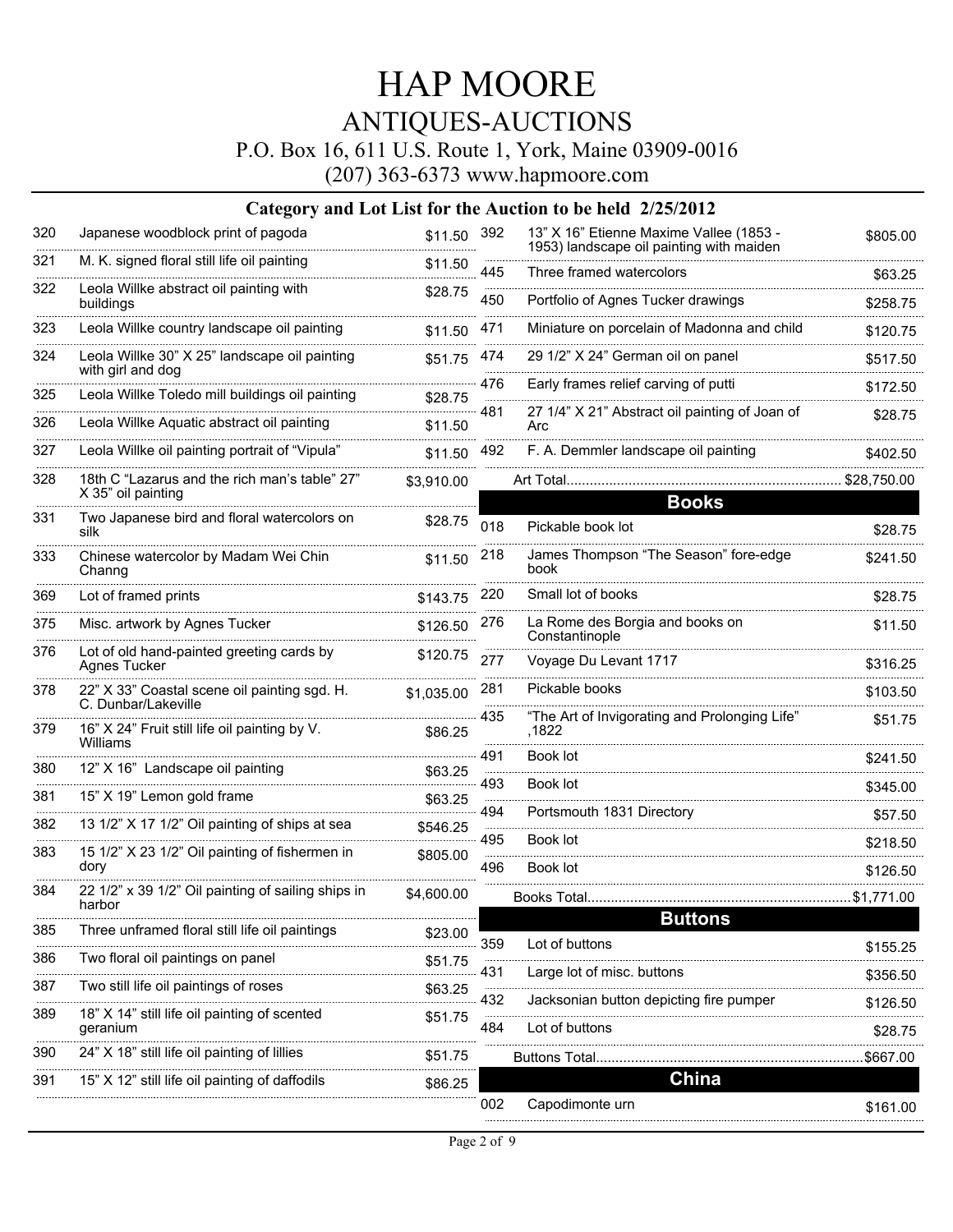P.O. Box 16, 611 U.S. Route 1, York, Maine 03909-0016

(207) 363-6373 www.hapmoore.com

| 006 | Royal Doulton balloon man and woman                                      | \$126.50 342 |            | Lot of misc. glass and china                                     | \$103.50            |
|-----|--------------------------------------------------------------------------|--------------|------------|------------------------------------------------------------------|---------------------|
| 008 | Pig-form ceramic pitcher                                                 | \$80.50 402  |            | 19" Japanese vase                                                | \$115.00            |
| 015 | Set of six Chinese Export plates                                         | \$138.00     | 403        | Partial set of Royal Crown Derby dinnerware                      | \$431.25            |
| 016 | Two German figurines                                                     | \$74.75      | 406        | Pair of 15" Japanese blue and white vases                        | \$115.00            |
| 017 | Staffordshire dog                                                        | \$97.75      | 466        | Lot of fish plates                                               | \$115.00            |
| 022 | Spode tea set                                                            | \$86.25      | 467        | Majolica plate                                                   | \$80.50             |
| 025 | Two china head dolls                                                     | \$155.25     | 468        | Lot of misc. china with sardine box and two<br>ironstone tureens | \$218.50            |
| 026 | 18" Mulberry platter                                                     | \$51.75      | 469        | Lot of Chinese design English china                              | \$218.50            |
| 107 | Chinese Export flask                                                     | \$63.25      | 472        | Herring box                                                      | \$431.25            |
| 109 | Royal Doulton Columbus commem. pitcher                                   | \$51.75      |            | China Total                                                      | \$10,235.00         |
| 119 | Lot of misc. Chinese Export dishes                                       | \$149.50     |            | <b>Clocks</b>                                                    |                     |
| 137 | Rose Medallion casserole                                                 | \$575.00 078 |            | German ceramic clock                                             | \$86.25             |
| 138 | Rose Medallion covered vegetable                                         | \$230.00     | 085        | Riley Whiting shelf clock                                        | \$172.50            |
| 139 | Rose Medallion bowl                                                      | \$431.25     | 087        | R & A German regulator wall clock                                | \$172.50            |
| 143 | Rose Medallion square dish                                               | \$80.50      | 280        | Seth Thomas wall clock                                           | \$92.00             |
| 210 | Lot of copper lusterware                                                 | \$28.75      | 286        | Victorian shelf clock                                            | \$63.25             |
| 223 | Lot of misc. china                                                       | \$28.75 287  |            | New Haven banjo clock                                            | \$92.00             |
| 239 | Two small Sevres jewelry boxes                                           | \$126.50 347 |            | 1910 Stowell shelf clock                                         | \$80.50             |
| 240 | Twelve hand-painted Sujets Musicaux plates                               | \$201.25 401 |            | N.E. tall case clock                                             | \$2,300.00          |
| 243 | Early 20th C Chinese tureen and underplate                               | \$172.50 475 |            | Joumier wall clock                                               | \$1,150.00          |
| 244 | Early 20th C 16 1/2" temple vase                                         | \$115.00     | 480        | Gingerbread clock                                                | \$57.50             |
| 245 | 10" Reticulated famille rose dish                                        | \$57.50      |            |                                                                  | \$4,266.50          |
| 246 | Pair of famille rose posset pots                                         | \$172.50     |            | <b>Dolls</b>                                                     |                     |
| 247 | 5 1/2" 19th C Chinese bud vase                                           | \$74.75      | 023        | 25" Bisque head doll and chair                                   | \$258.75            |
| 249 | Large lot of Canton plates                                               | \$155.25     | 024        | Ginny and two other small dolls                                  | \$287.50            |
| 260 | Nippon tea set                                                           | \$149.50     | 099        | Bi-lo Baby doll                                                  | \$51.75             |
| 329 | Export gravy boat and oval plate with<br>1740-1821 Boudinot family crest | \$3,220.00   | 103        | Bisque head doll                                                 | \$258.75            |
| 330 | Four pieces of Export 18th C china with "LB"<br>initials                 | \$747.50     | 115<br>193 | Bisque head Paris doll<br>Mary Bel doll and axccessories         | \$920.00<br>\$86.25 |
| 339 | Large set of Limoges china                                               | \$230.00     | 349        | Furnished early 20th c. doll house                               | \$230.00            |
| 340 | Lot of Liberty Blue and Willoware china                                  | \$57.50      | 416        | 11" unmarked French fashion doll with                            | \$1,495.00          |
| 341 | lot of hand painted china                                                | \$316.25     | 417        | clothes<br>Lot of doll dishes                                    |                     |
|     |                                                                          |              |            |                                                                  | \$23.00             |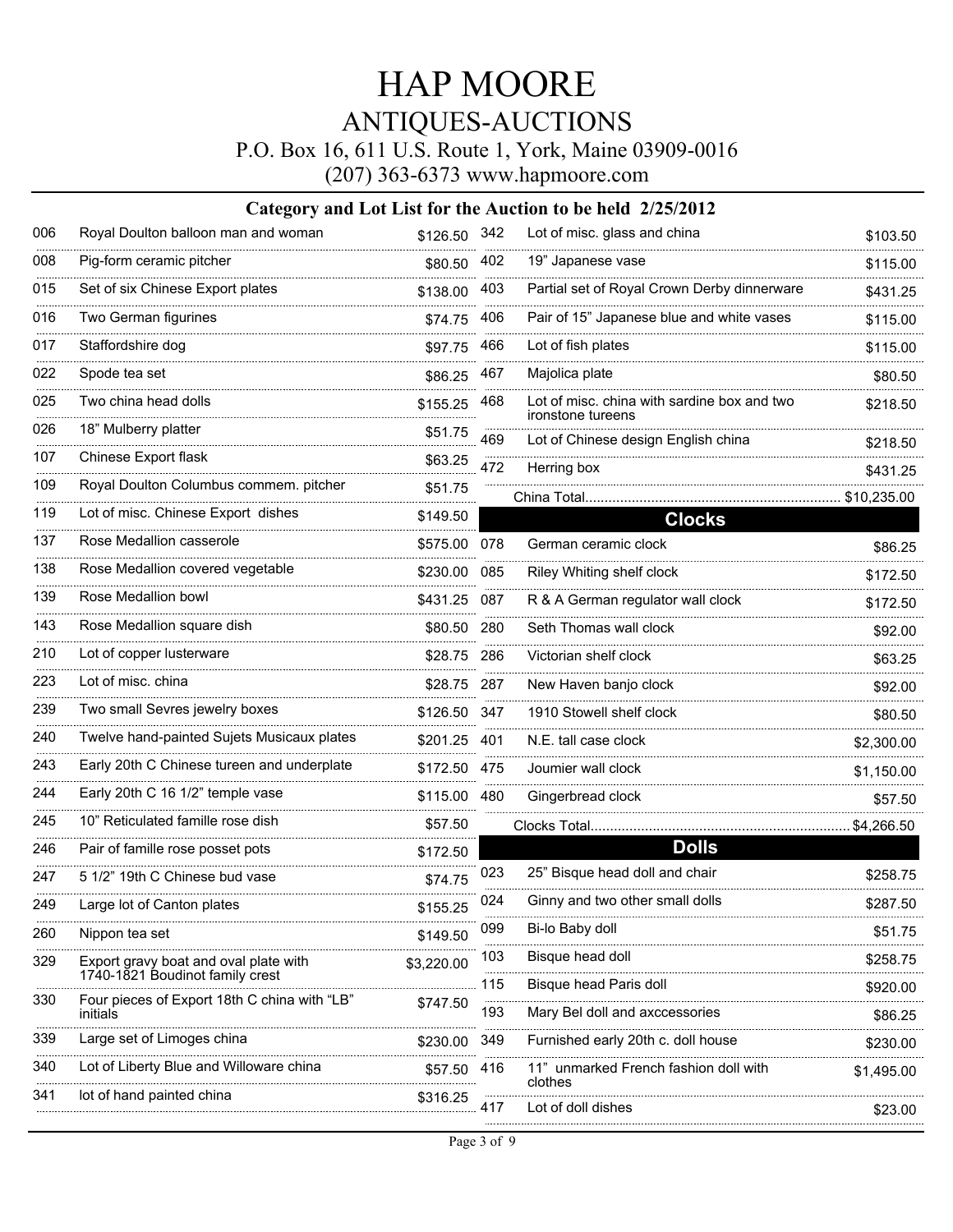P.O. Box 16, 611 U.S. Route 1, York, Maine 03909-0016

(207) 363-6373 www.hapmoore.com

| 418 | Lot of vinyl dolls                              | \$11.50 112   |      | Early tripod candlestand                                  | \$51.75    |
|-----|-------------------------------------------------|---------------|------|-----------------------------------------------------------|------------|
| 419 | Lot of composition dolls                        | \$74.75       | 113  | Paint-decorated dressing table and thumb<br>back chair    | \$287.50   |
| 420 | Two Ginny dolls                                 | \$431.25<br>. | 114  | Three iron garden chairs                                  | \$115.00   |
| 421 | Lot of doll clothes sewing patterns             | \$5.75        | 135  | Block front chest on chest                                | \$2,300.00 |
| 422 | Lot of Snow Babies                              | \$264.50      | 136  | -----------------------------------<br>Mahogany sideboard | \$1,322.50 |
| 424 | Doll trunk with clothes and two doll wardrobes  | \$74.75       | 140  | Two Portsmouth side chairs                                | \$1,035.00 |
| 425 | Lot of misc. doll shoes                         | \$460.00      | 144  | Pair of Continental arm chairs                            | \$201.25   |
| 426 | Two F & B dolls                                 | \$23.00       | 167  | Gothic mahogany corner cabinet                            | \$230.00   |
| 427 | Lot of small dolls                              | \$57.50<br>.  | 168  | Mahogany tip top tea table                                | \$230.00   |
| 428 | Lot of misc. dolls, paper dolls and accessories | \$172.50      | 172  | Victorian pole screen                                     | \$575.00   |
| 429 | Large lot of assorted doll clothes              | \$166.75      | 174  | Mahogany tip top gaming table                             | \$833.75   |
| 430 | Lot of glass doll bottles, and bunny hot water  | \$28.75       | 175  | Empire card table                                         |            |
| 444 | bottle<br>Marionettes and litho'd. theatre      |               | 176  | Lion-carved wing chair                                    | \$115.00   |
| 486 | Victorian doll bed                              | \$149.50      | 177  | Tilt-top table                                            | \$287.50   |
|     |                                                 | \$74.75       | 178  | Marble top coffee table                                   | \$517.50   |
|     | <b>Ephemera</b>                                 |               | 221  | Gilded mirror                                             | \$287.50   |
| 117 | Early 19th c. NH leather worker's ledger        | \$149.50      |      |                                                           | \$57.50    |
| 278 | 1823 "Friendship" sloop bill of sale            | \$230.00      | 274  | 20th C Queen Anne side chair                              | \$74.75    |
| 279 | 1819 NH Land deed & 1797 Indenture              | \$40.25       | 310  | Sheraton side chair                                       | \$230.00   |
|     |                                                 |               | 374  | Early artist's easel                                      | \$92.00    |
|     | <b>Ethnographic</b>                             |               | 388  | Split column mirror with floral watercolor panel          | \$63.25    |
| 297 | Lot of arrow heads                              | \$109.25      | 393  | Victorian walnut armchair with figural carved<br>splash   | \$143.75   |
|     |                                                 |               | 394  | Spindle-back walnut settee                                | \$230.00   |
|     | <b>Furniture</b>                                |               | 395  | J. M. Young maple armchair                                | \$57.50    |
| 007 | Three Victorian footstools                      | \$40.25       | 396  | J. M. Young flat arm Morris chair                         | \$690.00   |
| 036 | Two carved Continental ottomans                 | \$143.75      | -397 | Graduated four drawer chest with ogee feet                | \$805.00   |
| 086 | Reverse-painted split column mirror             | \$86.25       | -413 | Tiger maple double bed                                    | \$258.75   |
| 095 | Mahogany side table                             | \$80.50       | 414  | Flame birch drop-leaf table                               | \$258.75   |
| 096 | Set of three nesting tables                     | \$115.00      | 433  | Walnut deep drop-leaf table                               | \$115.00   |
| 097 | French occasional table                         | \$184.00      | 434  | Split column mirror with floral painting panel            | \$63.25    |
| 098 | Sawbuck occasional table                        | \$316.25      | 452  | Ship-painted headboard                                    | \$747.50   |
| 100 | Sheraton chest of drawers                       | \$977.50      | 458  | Six-fold Oriental folding screen                          | \$80.50    |
|     |                                                 |               |      |                                                           |            |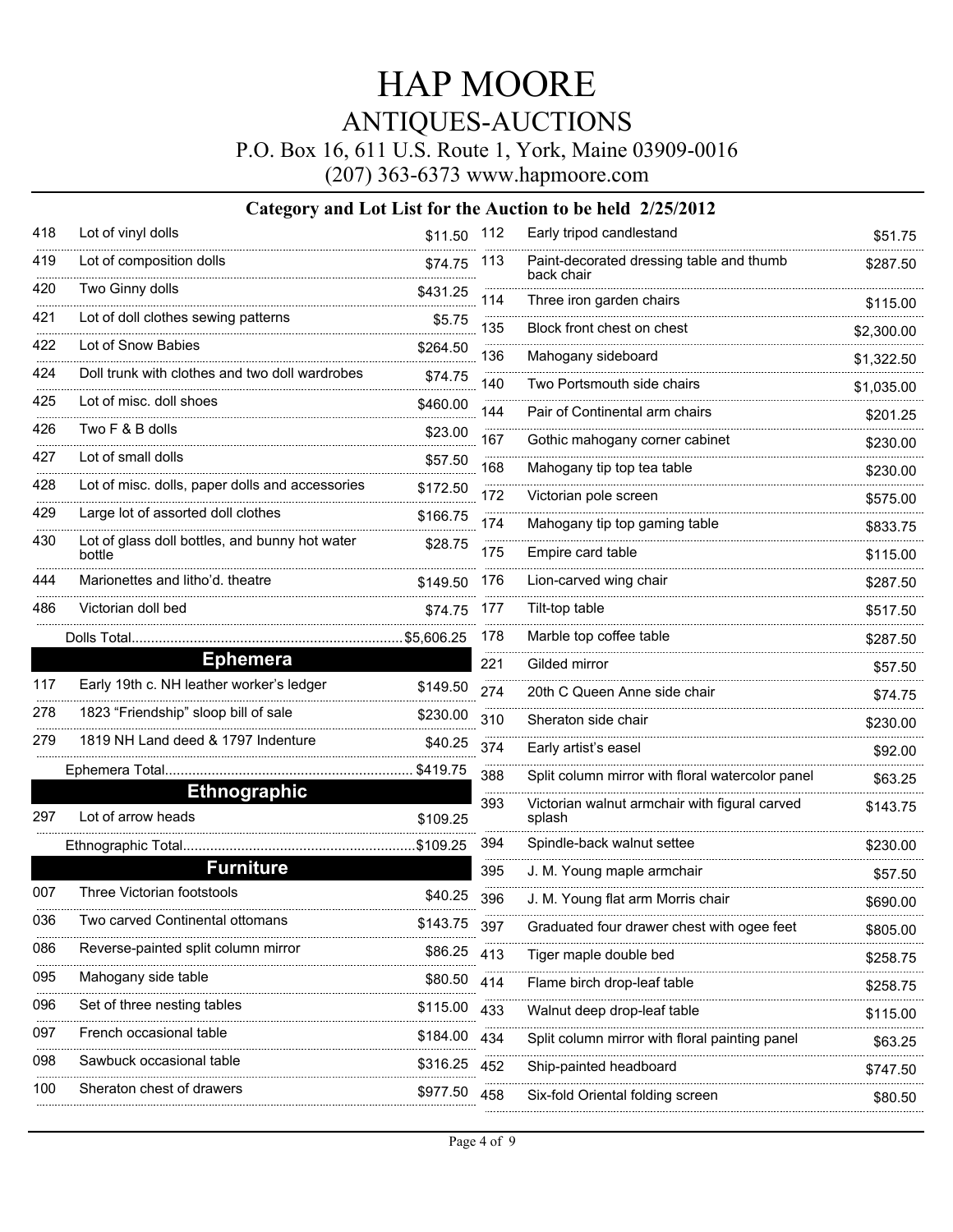P.O. Box 16, 611 U.S. Route 1, York, Maine 03909-0016

(207) 363-6373 www.hapmoore.com

| 464                  | Hanging German three tier shelf                        | \$115.00    | 191      | Paper fans, McKinley portrait, advertising and<br>assorted ephemera | \$172.50   |
|----------------------|--------------------------------------------------------|-------------|----------|---------------------------------------------------------------------|------------|
| 485                  | Double bearing armed rocker                            | \$74.75     | 192      | Great dane bronze and desk organizer                                | \$17.25    |
|                      | Furniture Total                                        | \$14,490.00 | 194      | Sebastian miniatures                                                | \$74.75    |
|                      | General                                                |             | 197      | Venetian glass mirror                                               | \$51.75    |
| 001                  | Kittery Point Hotel sign                               | \$264.50    | .<br>199 | Lot of metal picture frames                                         | \$143.75   |
| 031                  | Lot of miniature carved birds                          | \$431.25    | 200      | Two wooden picture frames and mirror                                | \$373.75   |
| 037                  | Pair of ornate brass candlesticks                      | \$115.00    | 202      | Silk and beaded purse lot                                           |            |
| 044                  | 1914 Motor meter                                       | \$143.75    | 209      | large gilded picture frame                                          | \$201.25   |
| 077                  | Two Meissen figure groups                              | \$57.50     | 216      | Lot of desk items                                                   | \$212.75   |
| 079                  | Pair of female figural Caproni plaques                 | \$28.75     |          |                                                                     | \$126.50   |
| 080                  | 2 Pieces Caproni frieze-work                           | \$57.50     | 219      | Pair of book bookends                                               | \$11.50    |
| 081                  |                                                        | \$0.00      | 222      | Colt 191 souvenir belt buckle                                       | \$74.75    |
| 083                  | Pewter coffee pot                                      | \$230.00    | 224      | Lot of figurines                                                    | \$241.50   |
| 084                  | Pair of Victorian mirrors                              | \$161.00    | 229      | Fur carriage robe                                                   | \$143.75   |
| 089                  | Copper watering can                                    | \$149.50    | 264      | Chinese covered jar                                                 | \$11.50    |
| 093                  | Dragon picture frame, compact, Zippo lighter           | \$63.25     | 265      | Art Nouveau figural vase                                            | \$258.75   |
|                      | and World's Fair bracelet                              |             | 266      | Two cloisonné vases                                                 | \$115.00   |
| 101                  | Pair of brass and iron andirons                        | \$195.50    | 267      | Two Continental figurines                                           | \$28.75    |
| 110                  | Bride's basket and two frames                          | \$86.25     | 268      | Group of small Oriental objects                                     | \$74.75    |
| 111                  | BPOE ME tankard, Masonic clock and desk<br>candlestick | \$74.75     | 271      | Cinnabar snuff and plate                                            | \$166.75   |
| 120                  | Lot of sewing items                                    | \$138.00    | 283      | Pair of morning glory horns                                         | \$241.50   |
| 124                  | Oriental brass water pipe                              | \$28.75     | 284      | Stained glass window                                                | \$51.75    |
| 125                  | Order of Redmen totem broadside                        | \$40.25     | 300      | Lot of sea shells                                                   | \$57.50    |
| 141                  | Japanese iron pot                                      | \$46.00     | 301      | Enamel vase and bronze vase                                         | \$74.75    |
| 146                  | Concrete planter and iron urn                          | \$51.75     | 335      | Lot of Halloween Jack O Lanterns                                    | \$281.75   |
|                      | Early 19th C. cabinet of 14 drawers                    | \$488.75    | 348      | 1833 seal-carved whalebone straight edge<br>with inscription        | \$8,050.00 |
| 164                  |                                                        | \$0.00      | 350      | Wellesley College bookends and lettered                             | \$46.00    |
| 165                  | Pack of Chicago World's Fair playing cards             | \$51.75     |          | sweater                                                             |            |
| $- - - - - -$<br>171 | Rosewood tea caddy                                     | \$373.75    | 351      | Ironstone food mold                                                 | \$51.75    |
| 183                  | Latin carved bookends                                  | \$11.50     | 357      | Lot of misc. miniature figurines                                    | \$195.50   |
| 184                  | Ship diorama                                           | \$126.50    | 360      | Enamel Oriental gourd shape vase                                    | \$546.25   |
| 187                  | Box of sea shells                                      | \$143.75    | 365      | "Old Salt" cast iron doorstop                                       | \$28.75    |
|                      |                                                        |             | 400      |                                                                     | \$0.00     |
|                      |                                                        |             |          |                                                                     |            |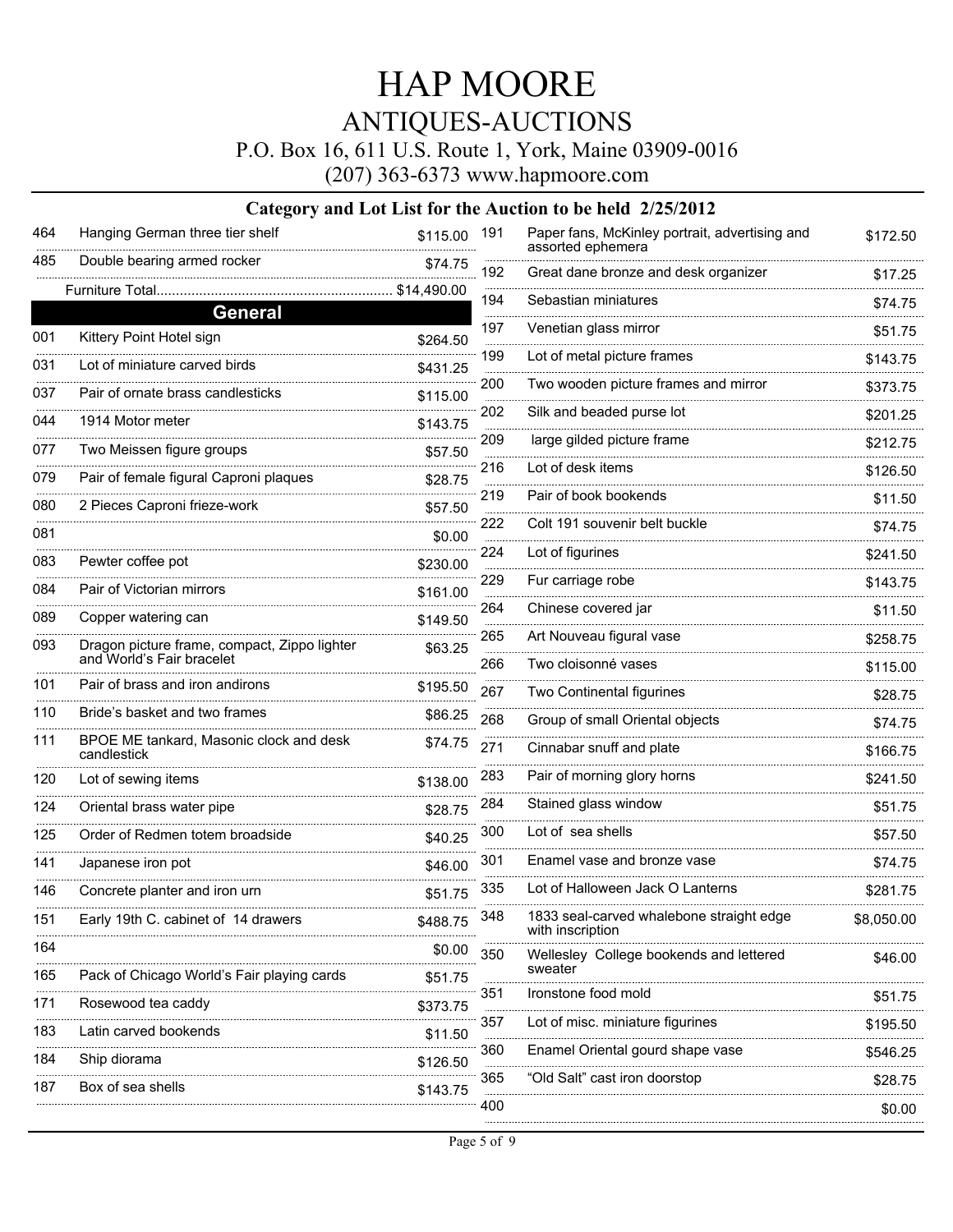P.O. Box 16, 611 U.S. Route 1, York, Maine 03909-0016

(207) 363-6373 www.hapmoore.com

| 405      |                                                    | \$0.00 043  |     | Diamond bracelet                                        | \$1,552.50 |
|----------|----------------------------------------------------|-------------|-----|---------------------------------------------------------|------------|
| 410      | Hubley cat iron doorstop                           | \$51.75     | 045 | Lot of cameos and gold jewelry                          | \$546.25   |
| 411      | Bulldog puppy iron doorstop                        | \$51.75     | 046 | Lot of costume jewelry                                  | \$287.50   |
| 412      | Boston Terrier iron doorstop                       | \$115.00    | 047 | 14k Gold lapel watch                                    | \$207.00   |
| 439      | Art Deco metallic book holder                      | \$11.50     | 048 | Turquoise necklace                                      | \$132.25   |
| 441      | Lot of sewing items and lady's accessories         | \$546.25    | 049 | Lot of misc. costume jewelry                            | \$437.00   |
| 442      | Enterprise #0 coffee grinder and apple peeler      | \$28.75     | 054 | Lot of beaded and shell necklaces                       | \$546.25   |
| 446      | Lot of political pins                              | \$97.75     | 055 | Lobel sterling earrings                                 | \$51.75    |
| 451<br>. | Thai Buddha                                        | \$3,220.00  | 057 | Two Amer. Indian sterling belts                         | \$287.50   |
| 453      | Three small ship models                            | \$74.75     | 058 | Two pair of 1940's craftman-made earrings               | \$28.75    |
| 454      | Child's ladder-back chair and mortar and<br>pestle | \$63.25     | 059 | 1940's Craftsman made sterling earrings                 | \$120.75   |
| 459      | Douglas/Johnson tintype button                     | \$373.75    | 061 | Craftsman made sterling and turquoise<br>jewelry        | \$40.25    |
| 473      | Lot of snuff bottles                               | \$258.75    | 062 | Southwest Indian jewelry                                | \$1,782.50 |
| 477      | Large lot of sea shells                            | \$115.00    | 063 | Lot of misc. sterling jewelry                           | \$115.00   |
| 479      | Wooden ornamental frog                             | \$230.00    | 064 | 14k and pearl bar pin                                   | \$115.00   |
|          | General Total                                      | \$20,924.25 | 065 | Lorna Pearson and other craftsman-made<br>jewelry       | \$287.50   |
|          | <b>Glass</b>                                       |             | 102 | 14K gold, pearl and diamond bar pin                     | \$517.50   |
| 069      | 19th C Cranberry glass creamer                     | \$103.50    | 122 | Jade turtle                                             | \$132.25   |
| 147      | Sterling-footed cased glass compote                | \$115.00    | 123 | Lot of sterling, gold-filled and misc. jewelry          | \$143.75   |
| 262      | Lot of Victorian glass                             | \$201.25    | 133 | Lot of gold jewelry                                     | \$747.50   |
| 302      | 14" art glass decanter                             | \$86.25     | 134 | Lot of sterling, gold-filled and older costume          | \$316.25   |
| 332      | Etched Tiffany & Co. water set                     | \$126.50    |     | jewelry                                                 |            |
| 470      | Lot of Heisey and other glass                      | \$51.75     | 169 | Two 14k stick pins with dogs                            | \$460.00   |
|          | Glass Total                                        | .\$684.25   | 170 | Lot of 14k rings                                        | \$316.25   |
| 003      | <b>Jewelry</b><br>14k Waltham pocket watch         | \$1,495.00  | 217 | Lot of sterling jewelry and gold filled pocket<br>watch | \$207.00   |
| 030      | Lot of gold rings                                  | \$356.50    | 227 | 14k white gold and diamond earrings                     | \$132.25   |
| 032      | Lot of fraternal jewelry                           | \$161.00    | 228 | 14k Amethyst and diamond chip ring                      | \$115.00   |
| 033      | Lot of costume jewelry                             | \$172.50    | 269 | Handmade sterling jewelry lot                           | \$155.25   |
| 040      | 18K diamond and pearl bar pin                      | \$431.25    | 270 | Lot of handmade sterling pendants with<br>stones        | \$460.00   |
| 041      | 14k lady's ring                                    | \$258.75    | 272 | Lot of handmade sterling and stone rings                | \$270.25   |
| 042      | Diamond pendant                                    | \$287.50    | 273 | Lot of handmade sterling jewelry                        | \$316.25   |
|          |                                                    |             |     |                                                         |            |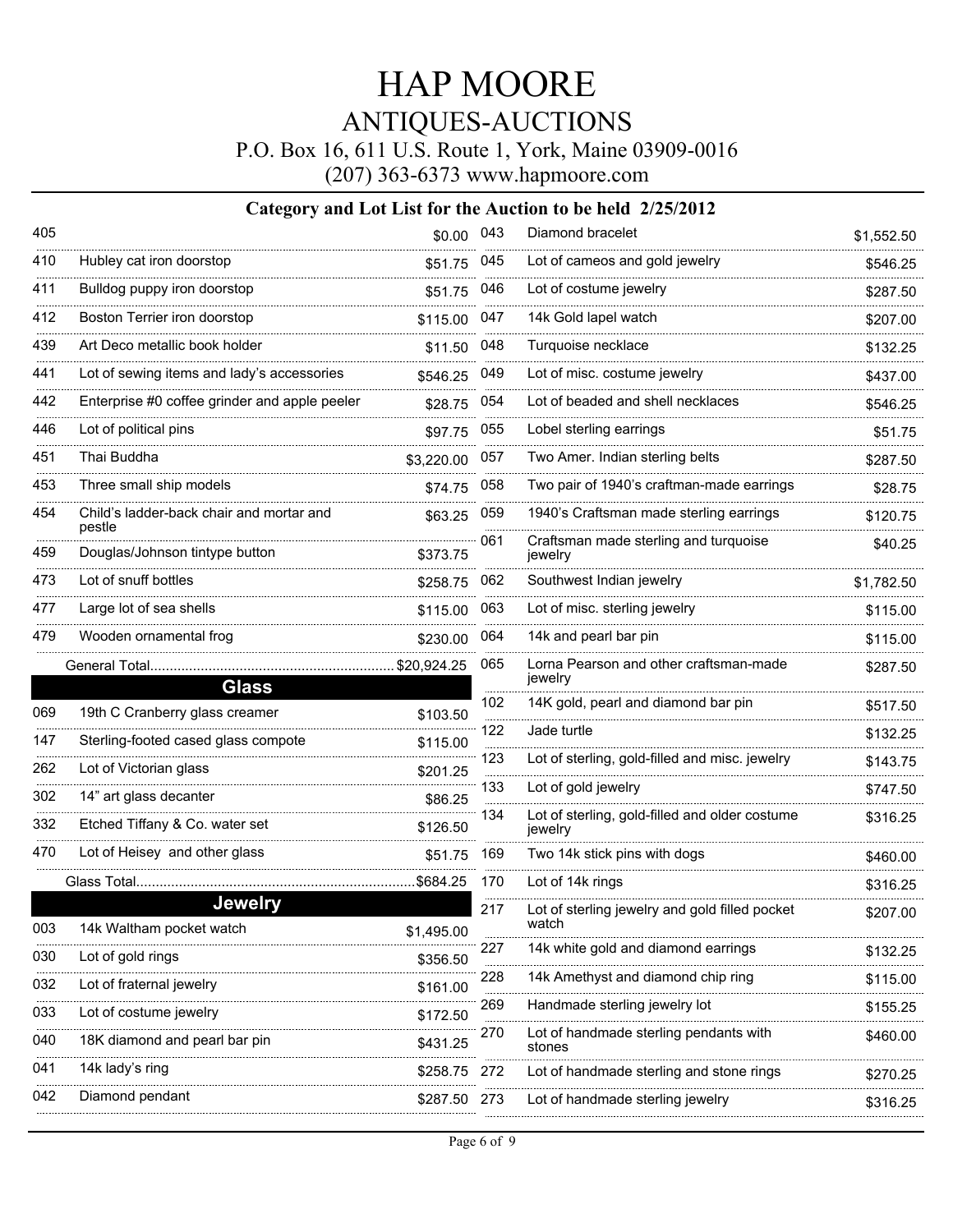P.O. Box 16, 611 U.S. Route 1, York, Maine 03909-0016

(207) 363-6373 www.hapmoore.com

| 289      | Two intaglio rings                            | \$201.25   | 142 | Silver-plated candlestick lamp          | \$51.75    |
|----------|-----------------------------------------------|------------|-----|-----------------------------------------|------------|
| 290      | Large lot of costume jewelry                  | \$373.75   | 148 | Pair of torcheres                       | \$546.25   |
| 291      | Lot of costume jewelry                        | \$431.25   | 186 | Drunkard lamp                           | \$40.25    |
| 292      | Lot of assorted sterling jewelry              | \$115.00   | 190 | Lighting lot                            | \$40.25    |
| 293      | Lot of gold and platinum jewelry              | \$1,150.00 | 195 | Two floor lamps with marble             | \$97.75    |
| 294      | Two cameos and a mosaic pin                   | \$138.00   | 196 | Five wrought iron floor lamps           | \$241.50   |
| 295      | Lot of pocket watches                         | \$258.75   | 282 | Dragonfly lamp                          | \$230.00   |
| 296      | Lot of jewelry-making materials               | \$11.50    | 298 | Slag glass lamp                         | \$247.25   |
| 355      | Lot of costume jewelry                        | \$1,322.50 | 334 | Handel table lamp                       | \$920.00   |
| .<br>356 | Lot of sterling jewelry                       | \$258.75   | 440 | Misc. lighting lot                      | \$92.00    |
| 368      | Lava cameo                                    | \$120.75   | 465 | Blue glass Victorian light fixture      | \$92.00    |
| 371      | Lot of 14k gold jewelry                       | \$460.00   |     |                                         | \$3,599.50 |
| 372      | Lot of 10k gold jewelry                       | \$695.75   |     | <b>Musical</b>                          |            |
| .<br>404 | Lot of sterling jewelry                       | \$115.00   | 027 | Musette crank music box                 | \$207.00   |
| 436      | Lot of 14k rings                              | \$460.00   | 482 | Wooden fife                             | \$63.25    |
| 437      | Three 14k rings                               | \$172.50   |     |                                         | \$270.25   |
| 438      | Lot of misc. gold jewelry                     | \$523.25   |     | <b>Photography</b>                      |            |
| 455      | 14k and gold-filled pocket watches            | \$690.00   | 237 | Kodascope Model C film projector        | \$28.75    |
| 460      | Gold-filled pocket watch with amber stone fob | \$356.50   | 238 | Photograph album of theater costumes    | \$143.75   |
| 461      | Two 10k men's rings                           | \$166.75   | 259 | Two Greenbush, MA photographs           | \$11.50    |
| 462      | 14k Onyx ring                                 | \$97.75    | 447 | Photography lot                         | \$425.50   |
| 487      | 14k and diamond lady's Longine watch          | \$891.25   | 483 | Lot of stereo views                     | \$28.75    |
| 488      | 14k Amethyst ring                             | \$258.75   |     | Photography Total<br><b>Pottery</b>     | \$638.25   |
| 489      | Three pieces of costume jewelry               | \$414.00   | 076 | Three pieces of Roseville pottery       | \$212.75   |
| 490      | Two 14k rings and one 10k ring                | \$373.75   | 088 | 1844 Decorated stoneware crock          | \$345.00   |
|          |                                               |            | 090 | Roseville planter                       | \$143.75   |
|          | Lighting                                      |            | 091 | Mid 20th C 13 1/2" art pottery vase     | \$63.25    |
| 028      | Pair of carriage lanterns                     | \$40.25    | 094 | Weller candlesticks, Roseville vase and | \$115.00   |
| 039      | Pair of leafy bronze wall sconces             | \$287.50   |     | pottery food mold                       |            |
| 070      | Bradley & Hubbard floor lamp                  | \$86.25    | 104 | Two salt glaze pitchers and sugar       | \$126.50   |
| 105      | Art Deco lamp                                 | \$345.00   | 108 | EPR 1885 signed art pottery vase        | \$120.75   |
| 106      | KC & SC sgd. French penguin lamp              | \$241.50   | 121 | Van Briggle bowl                        | \$132.25   |
|          |                                               |            |     |                                         |            |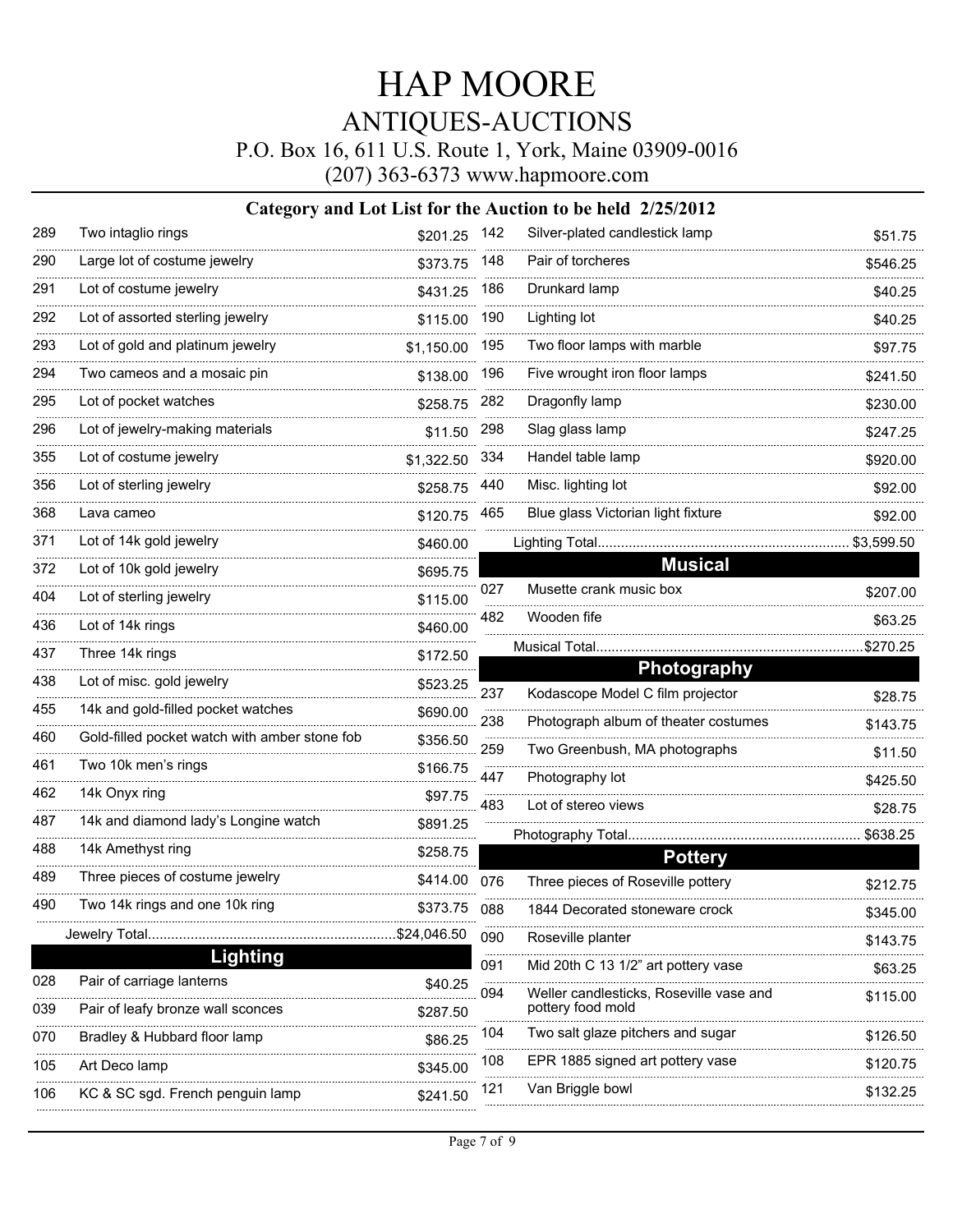P.O. Box 16, 611 U.S. Route 1, York, Maine 03909-0016

(207) 363-6373 www.hapmoore.com

| 241 | Four 6" Dedham plates (pond lily and horse<br>chestnut)   | \$115.00 011 |         | Lot of sterling compotes, vases and<br>candlesticks | \$517.50   |
|-----|-----------------------------------------------------------|--------------|---------|-----------------------------------------------------|------------|
| 248 | Pottery and metallic Chinese burner                       | \$11.50 012  |         | Two sterling flasks and compact                     | \$517.50   |
| 263 | Rookwood vase                                             | \$172.50     | 013     | Lot of sterling flatware and serving pieces         | \$1,265.00 |
| 299 | Leola Willke 1950"s pottery lot                           | \$201.25     | 014     | Lot of sterling and pearl-handled knives            | \$120.75   |
| 337 | Marblehead Pottery vase                                   | \$316.25     | 020     | Lot of misc. sterling serving pieces                | \$287.50   |
| 343 | Arts & Crafts tile of ship                                | \$143.75     | 021     | Lot of misc. silver-plated serving pieces           | \$28.75    |
| 352 | Marblehead hanging pot                                    | \$115.00     | 035     | Coin silver coffee pot                              | \$431.25   |
| 361 | Marblehead Pottery pitcher and two bowl                   | \$201.25     | 052     | Lot of sterling flatware                            | \$1,150.00 |
| 362 | Marblehead candlesticks and 6" bowl                       | \$201.25     | 056     | Silver buttons                                      | \$0.00     |
| 363 | Marblehead 6" bowl and two 3" bowls                       | \$287.50     | 066     | Gorham sterling three piece tea set                 | \$776.25   |
| 364 | Two Marblehead 5" bowls                                   | \$316.25     | 067     | Lot of misc. sterling bowls, trays and overlay      | \$230.00   |
| 366 | Lot of pottery                                            | \$120.75     | 068     | Lot of porringers and other sterling tableware      | \$230.00   |
| 373 | Two pieces of salt glazed ware and figural<br>covered box | \$74.75      | 092     | Lot of sterling flatware and serving pieces         | \$460.00   |
| 478 | Lot of Dedham pottery                                     | \$172.50     | 149     | Large set of coin silver flatware                   | \$2,645.00 |
|     | Pottery Total                                             |              | 150     | Three coin silver serving spoons                    | \$103.50   |
|     | <b>Rugs</b>                                               |              | 173     | Misc. sterling flatware                             | \$230.00   |
| 019 | Two hooked rugs                                           | \$172.50     | 198     | Three sterling silver frames                        | \$287.50   |
| 071 | 7'7" X 5' Oriental scatter rug                            | \$28.75      | 211     | Caldwell cache pot and marrow scoop                 | \$1,495.00 |
| 072 | 5'8" x 4'2" Oriental scatter rug                          | \$103.50     | $212\,$ | Sterling dresser set                                | \$115.00   |
| 073 | 6'1" X 3'9" Turkish rug                                   | \$11.50      | 213     | Lot of small sterling pieces                        | \$230.00   |
| 074 | 9'10" X 5'6" Oriental area rug                            | \$28.75      | 214     | Lot of misc. sterling                               | \$345.00   |
| 075 | 6'4" X 4'8" Hamadan rug                                   | \$57.50      | 215     | Two small Tiffany sterling dishes                   | \$161.00   |
| 082 | 9'10" X 13' 4" Oriental carpet                            | \$517.50     | 261     | Set of Towle sterling flatware                      | \$1,150.00 |
| 398 | Prayer rug and Camel bag                                  | \$201.25     | 288     | Sterling compote and silver-plated tray             | \$51.75    |
| 399 | Two Caucasian scatter rugs                                | \$143.75     | 336     | Silver plated bowl with squirrel                    | \$97.75    |
|     | Rugs Total                                                | \$1,265.00   | 353     | Lot of sterling flatware and serving pieces         | \$345.00   |
|     | <b>Silver</b>                                             |              | 354     | 8 1/4" Shreve, Crump & Low sterling bowl            | \$632.50   |
| 004 | Silver plated tray, flatware and serving pieces           | \$230.00     | 407     | Lot of sterling serving pieces                      | \$345.00   |
| 005 | Lot of sterling salt and pepper shakers                   | \$287.50     | 408     | Lot of sterling serving utensils                    | \$718.75   |
| 009 | Lot of sterling flatware                                  | \$1,840.00   | 409     | Lot of sterling table ware                          | \$833.75   |
| 010 | Lot of misc. sterling serving pieces                      | \$690.00     | 443     | Silver-plated condiment and candlesticks            | \$11.50    |